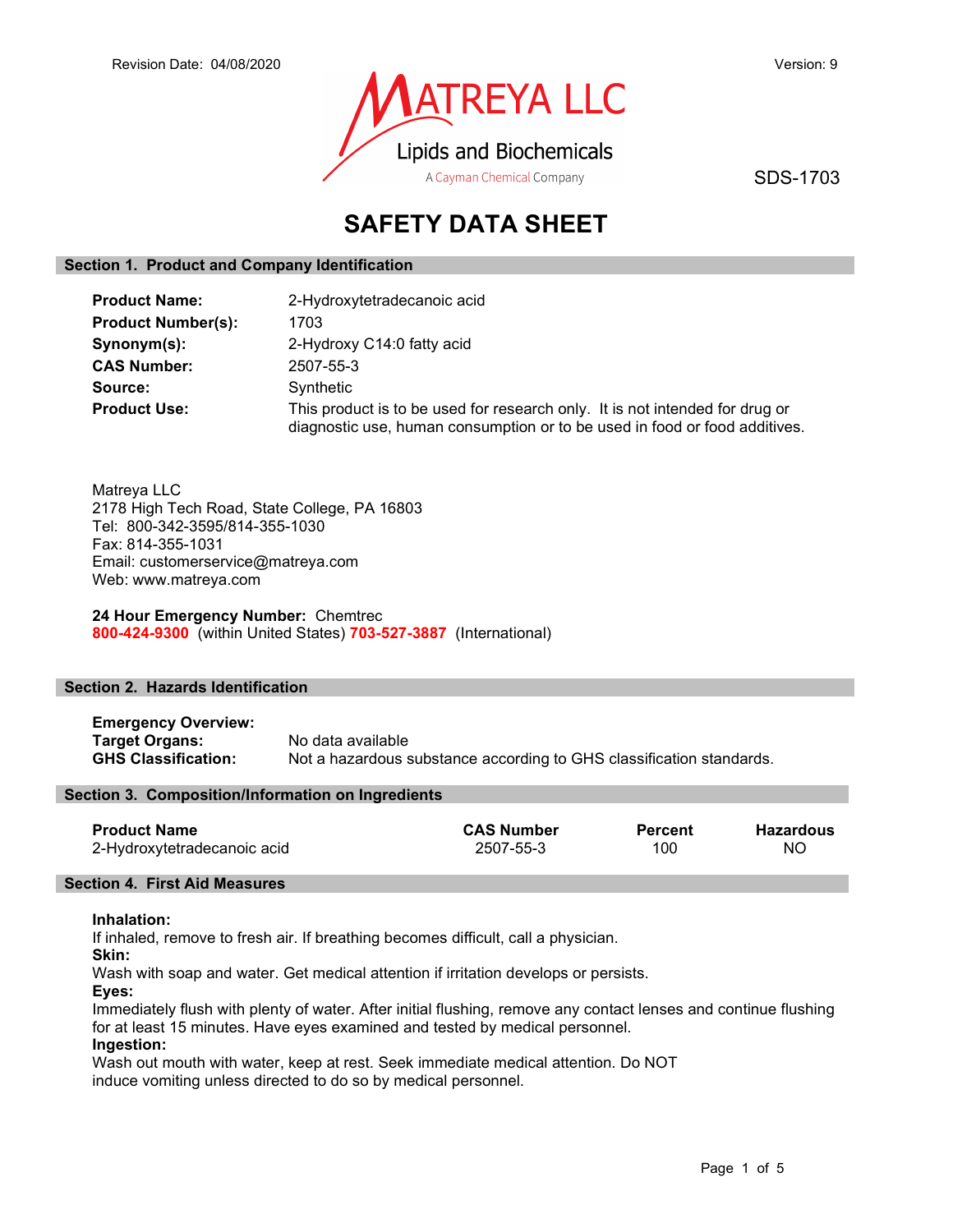# Section 5. Fire Fighting Measures

### Suitable extinguishing media:

Use dry chemical, alcohol-resistant appropriate foam, carbon dioxide, or water spray.

Specific hazards arising from the chemical:

No data available

Special protective actions for fire fighters:

No data available

## Special protective equipment for fire fighters:

Wear breathing apparatus and use water spray to keep fire-exposed containers cool.

## Section 6. Accidental Release Measures

## Personal precautions:

Wear appropriate personal protective equipment. After contact with skin, wash immediately with plenty of water.

### Environmental precautions:

Do not let product enter drains.

## Methods and Materials for containment and cleaning up:

Sweep up and keep in suitable, closed container for disposal.

## Section 7. Handling and Storage

## Precautions for safe handling:

Avoid contact with eyes, skin or clothing. Do not ingest. Use only with adequate ventilation. Keep sealed when not in use. Wear appropriate personal protective equipment.

## Conditions for safe storage, including incompatibilities:

Recommended storage temperature: -20°C. Keep container tightly closed in a dry and well-ventilated place.

## Section 8. Exposure Controls/Personal Protection

This product contains no substances with occupational exposure limit values.

## Engineering Controls:

No specific ventilation required.

# Personal Protective Equipment:

#### Respiratory protection:

Respiratory protection is not required. Where protection from nuisance levels of dusts are desired, use type N95 (US) or type P1 (EN 143) dust masks. Use respirators and components tested and approved under appropriate government standards such as NIOSH (US) or CEN (EU).

#### Hand protection:

For prolonged or repeated contact use protective gloves. Recommended: Nitrile rubber Eye protection:

Safety eyewear should be worn at all times to avoid exposure to liquid splashes, mists, or dusts. Recommended: Safety glasses with side shields or goggles.

# Skin protection:

Protective clothing should be selected specifically for the working place, depending on concentration and quantity of the hazardous substances handled. Recommended: Lab coat

# Section 9. Physical and Chemical Properties

Appearance: Solid Odor: No data available **Odor threshold:** No data available **pH:**  $\blacksquare$ Melting/Freezing point: 81-82 °C Initial boiling point and boiling range: No data available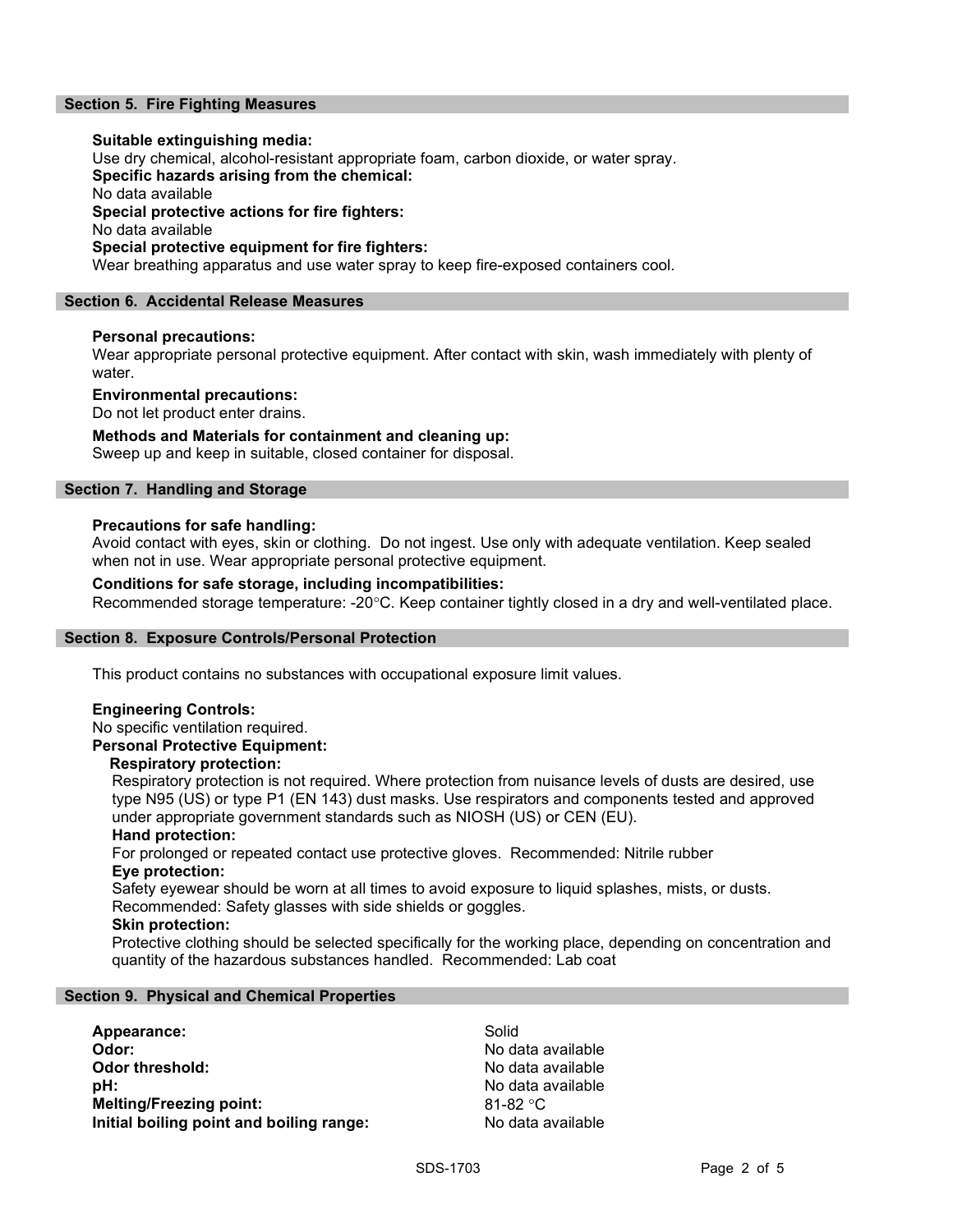Flash point:<br>
Evaporation rate:<br>
Evaporation rate: No data available Evaporation rate:<br>
Flammability (solid. gas): No data available Flammability (solid, gas): Upper/Lower flammability or explosive limit: No data available Vapor pressure: No data available **Vapor density:** No data available in the set of the set of the No data available Relative density: No data available Solubility (ies): Chloroform, methanol Partition coefficient (n-octanol/water): No data available Auto-ignition temperature:  $\begin{array}{ccc} \text{Auto-ignition temperature:} & \text{No data available} \end{array}$ Decomposition temperature: **Viscosity:** No data available in the set of the set of the set of the set of the set of the set of the set of the set of the set of the set of the set of the set of the set of the set of the set of the set of the set of t Molecular formula:  $C_{14}H_{28}O_3$ <br>Molecular weight:  $244$ Molecular weight:

# Section 10. Stability and Reactivity

#### Reactivity:

Stable under recommended storage conditions.

#### Chemical stability: Stable under recommended storage conditions.

Possibility of hazardous reaction: No data available

Conditions to avoid: No data available

Incompatible materials: No data available

Hazardous decomposition products: No data available

# Section 11. Toxicological Information

## Acute toxicity:

No data available

Skin corrosion / irritation: No data available

Serious eye damage / irritation: No data available Respiratory or skin sensitization: No data available

# Germ cell mutagenicity:

No data available

# Carcinogenicity:

No component of this product present at levels greater than or equal to 0.1% is identified as a carcinogen or potential carcinogen by IARC, ACGIH, NTP or OSHA.

Reproductive toxicity: No data available

Specific target organ toxicity - single exposure: No data available

### Specific target organ toxicity - repeated exposure: No data available

Aspiration hazard: No data available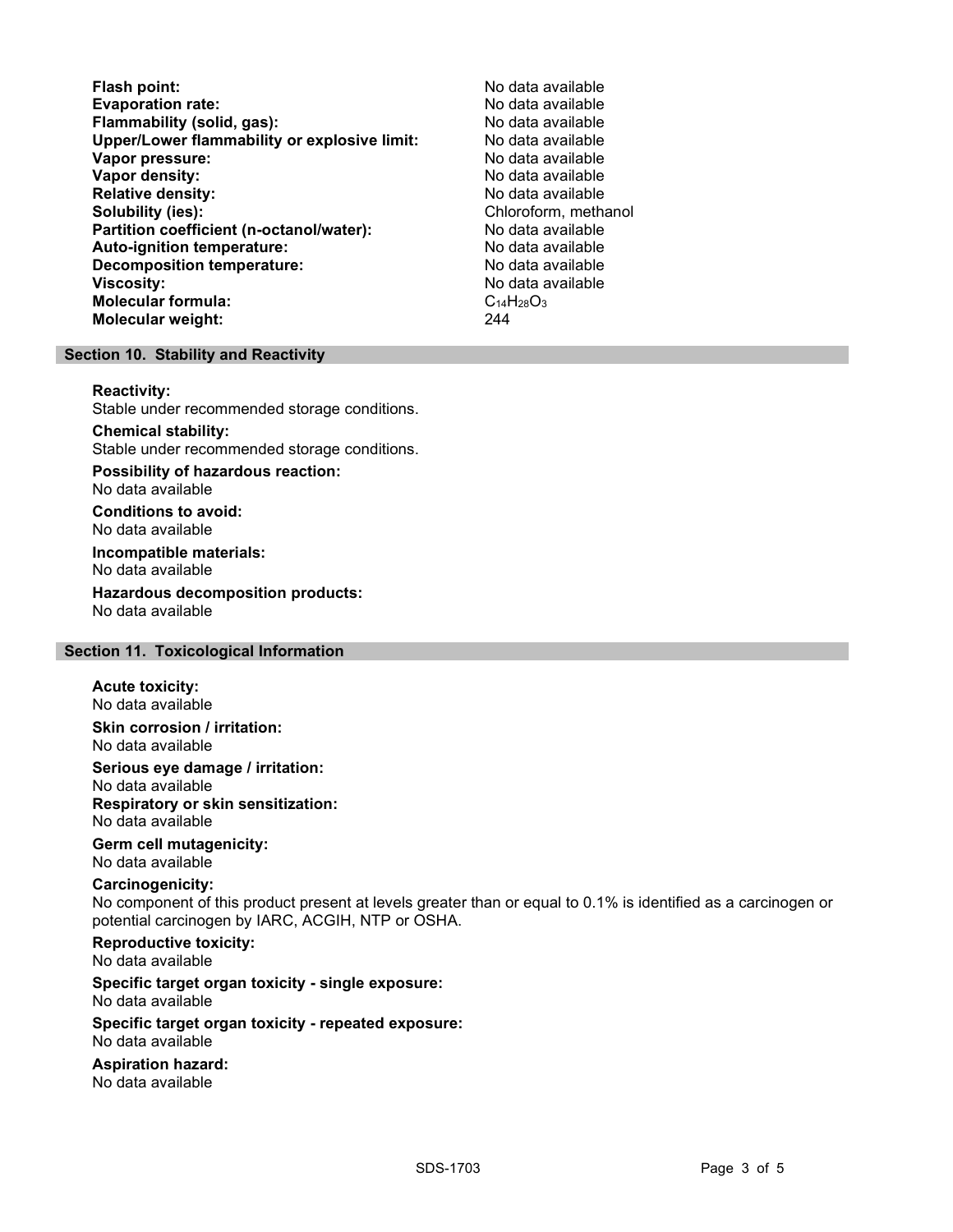## Section 12. Ecological Information

Toxicity: No ecological data available for this product. Persistence and degradability: No data available Bioaccumulative potential: No data available Bioaccumulation: No data available Mobility in soil: No data available Other adverse effects:

No data available

#### Section 13. Disposal Consideration

#### Disposal methods:

Observe all federal, state and local environmental regulations.

### Section 14. Transportation Information

| DOT (US)<br><b>UN Number:</b>                       | Not dangerous goods |
|-----------------------------------------------------|---------------------|
| <b>Land Transport ADR/RID</b><br><b>UN Number:</b>  | Not dangerous goods |
| <b>Maritime Transport IMDG</b><br><b>UN Number:</b> | Not dangerous goods |
| <b>Air Transport ICAO/IATA</b><br><b>UN Number:</b> | Not dangerous goods |

## Section 15. Regulatory Information

 Product Name CAS Number 2-Hydroxytetradecanoic acid 2507-55-3

#### SARA 302 Components:

No chemicals in this material are subject to the reporting requirements of SARA Title III, Section 302.

#### SARA 313 Components:

This material does not contain any chemical components with known CAS numbers that exceed the threshold (De Minimis) reporting levels established by SARA Title III, Section 313.

#### SARA 311/312 Hazards:

No 311/312 SARA Hazards

## California Prop. 65 Components:

This product does not contain any chemicals known to State of California to cause cancer, birth, or any other reproductive defects.

### DSL/NDSL status:

This product contains the following components that are not on the Canadian DSL nor NDSL lists. lumber

| Component                   | <b>CAS Numi</b> |  |
|-----------------------------|-----------------|--|
| 2-Hydroxytetradecanoic acid | 2507-55-3       |  |